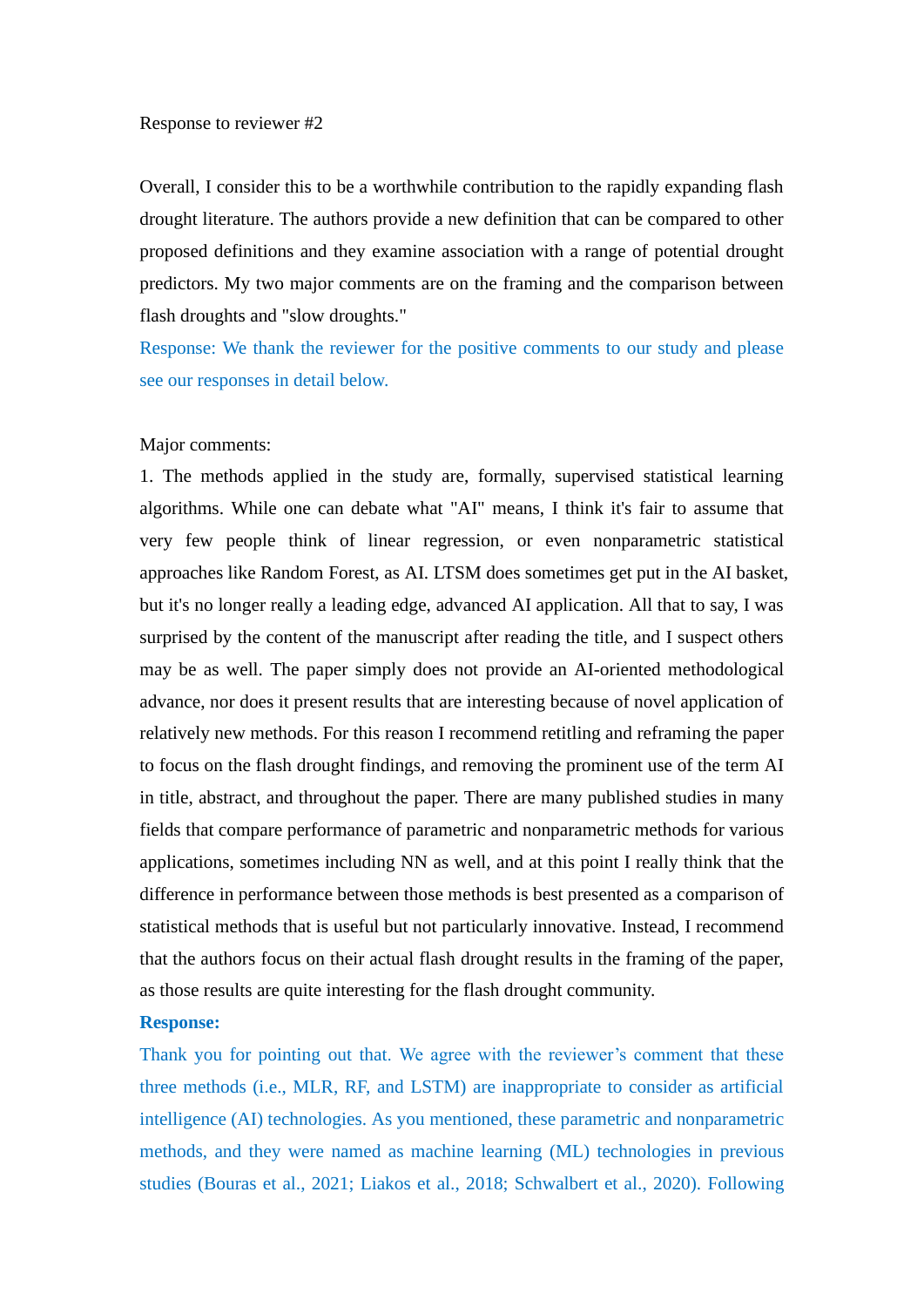your suggestions and previous studies, we classified these methods i.e., MLR, RF, and LSTM into machine learning technologies and modified the original title to "*Flash drought simulation based on machine learning technologies with time-adjacent meteorological conditions*". The new title would be better to reflect the key point of flash drought in this work. We corrected sentences containing AI terms and replaced them with descriptions of machine learning technologies. The detailed revisions are shown as below:

In Page 1 Lines 17-18:

*"The relationship between the rate of intensification (RI) and nine related climate variables is constructed using three machine learning (ML) technologies, namely, multiple linear regression (MLR), long short-term memory (LSTM), and random forest (RF) models."*

In Page 1 Line 23:

*"For drought detection, all three ML technologies presented a better performance in monitoring flash droughts than in conventional slowly-evolving droughts."*

In Page 1 Line 33:

*"This study is valuable to enhance the understanding of flash drought and highlight the potential of ML technologies in flash droughts monitoring."*

In Page 4 Lines 119-122:

*"In Section 4, we present the evaluation of RI simulation results, the performance comparison of ML technologies in terms of flash droughts and slow evolving droughts, as well as a specific investigation on typical flash drought events. Section 5 discusses the potential reasons for the varied performances of ML models in RI estimation, and their feasibilities in flash droughts detection."*

In Page 10 Lines 274-276:

*"In addition, three skill scores, including the probability of detection (POD), false alarm ratio (FAR), and critical success index (CSI), were employed to measure the performances of three ML technologies in flash droughts detection. All these three metrics indices range between 0 and 1. POD and CSI show the ratio of detected flash droughts by the ML technologies to observed flash droughts, and the higher values, the better performances of ML technologies in flash droughts detection."*

In Page 10 Lines 282-284:

*"…where H (Hits) represents flash droughts both detected by the ML methods and observations; F (False alarms) represents the case when flash droughts captured by*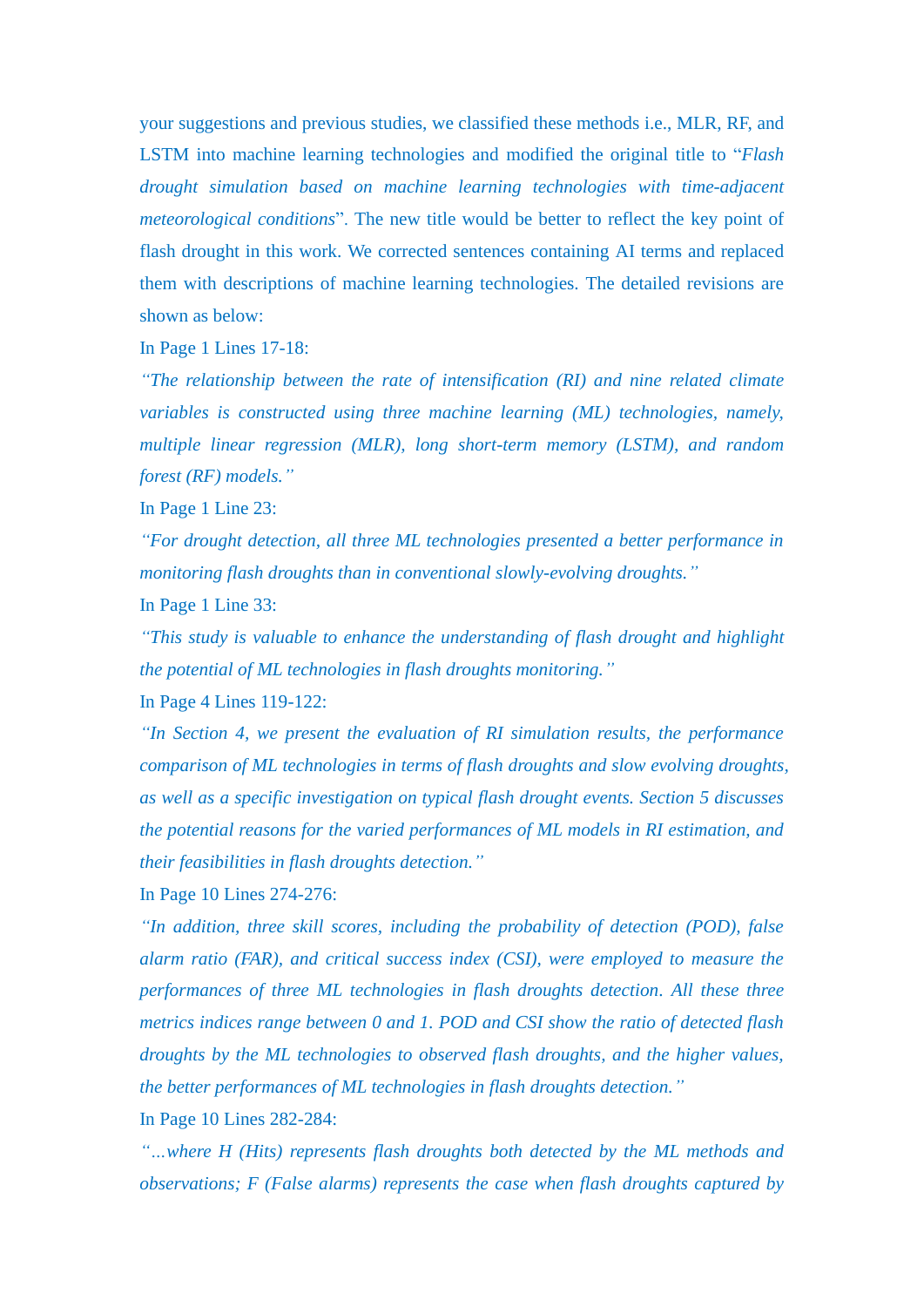*ML approaches but not recorded in observations. M (Misses) represents flash droughts recorded in observations but not captured by ML approaches."*

In Page 11 Lines 286-287:

*"The general flowchart for evaluating the performances of ML technologies (i.e., MLR, LSTM, and RF model) in flash drought detection is presented in Fig. 2."* In Page 12 Line 300:



Figure 2: The flow chart of evaluating the performances of ML models for flash droughts detection.

In Page 12 Line 301:

*"Figure 2: The flow chart of evaluating the performances of ML models for flash droughts detection."*

In Page 12 Lines 304-305:

*"The capabilities of ML technologies in simulating the RI of soil moisture were assessed through intercomparison with the observed RI derived from ERA soil moisture."*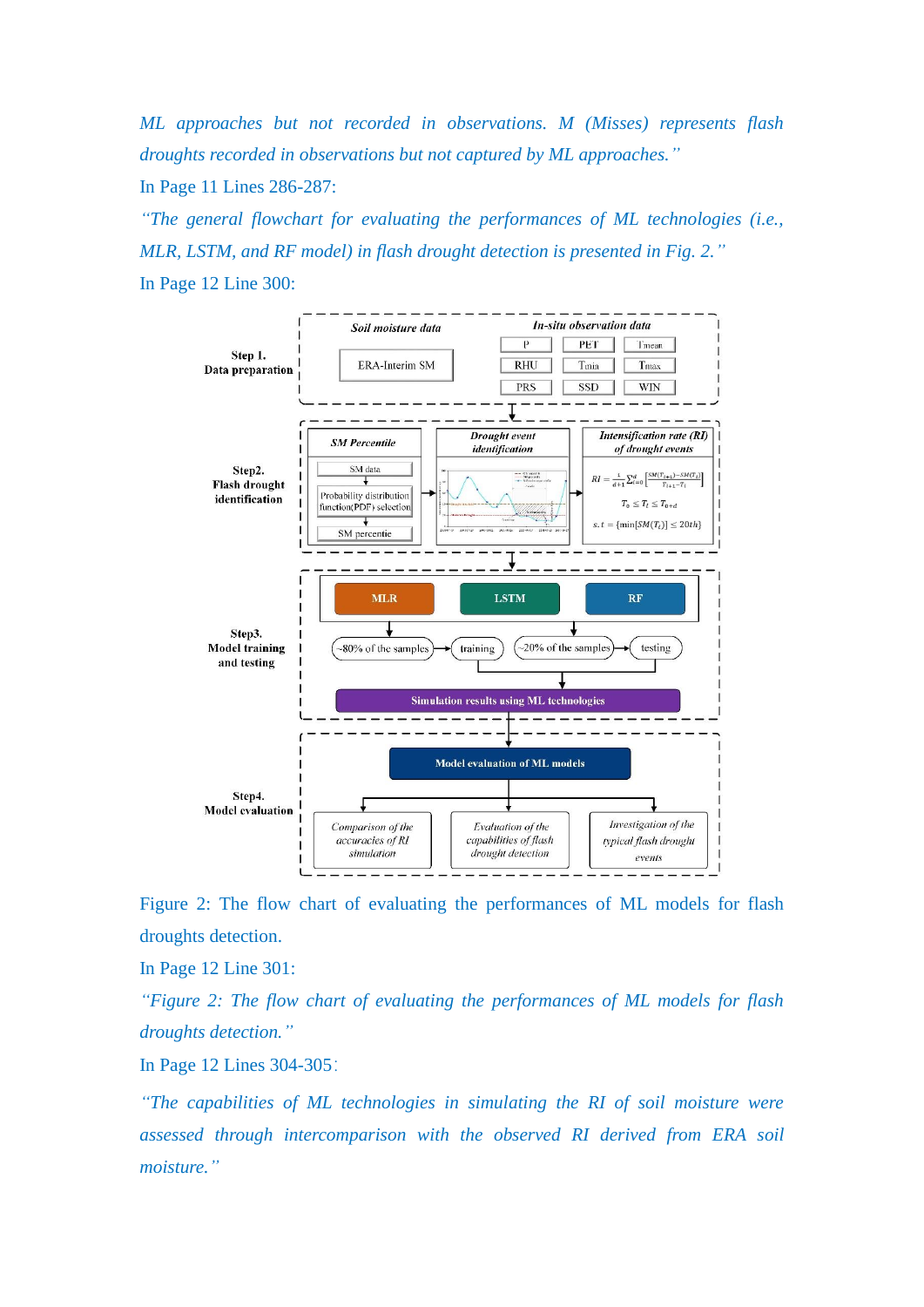In Page 13 Line 313:

*"Based on the observed RI and simulations from three ML technologies (i.e., MLR, LSTM, and RF), Fig. 4 shows the…."*

In Page 13 Line 319:

*"Among the three ML models, the RF performed best, as shown in Figs. 5e and f, …"* In Page 16 Line 347:

*"To evaluate the capabilities of three ML models in detecting drought events, we analyzed…"*

In Page 17 Lines 378-379:

*"In general, all three ML models provided more reliable information in detecting flash droughts than slowly-evolving droughts."*

Page 20 Lines 391-392:

*"The ability of capturing the migration trajectories of droughts over time and space is also important for evaluating the capabilities of candidate ML models in drought detection."*

In Page 22 Lines 417-419:

*"5.1 Performance of ML technologies for RI estimation*

*In this study, we evaluated three ML technologies, and found RF provided the best estimations of RI with higher CC and lower RMSE comparing to the observed RI (Figs. 4 and 5)."*

In Page 26 Lines 467-468:

*"5.2 Comparison of ML technologies for flash droughts and slowly-evolving droughts In this study, all three ML models produced better RI estimations of flash droughts than those of conventional droughts…"*

In Page 28 Line 517:

*"Furthermore, these ML methods displayed a relatively higher detection capacity of flash droughts than that of traditional slowly evolving droughts."*

In Page 28 Lines 526-527:

*"This work would help enhance the understanding of flash droughts and provide a reference for the application of ML models on simulating flash droughts."*

## Reference:

Bouras, E. h., Jarlan, L., Er-Raki, S., Balaghi, R., Amazirh, A., Richard, B., Khabba, S.: Cereal Yield Forecasting with Satellite Drought-Based Indices, Weather Data and Regional Climate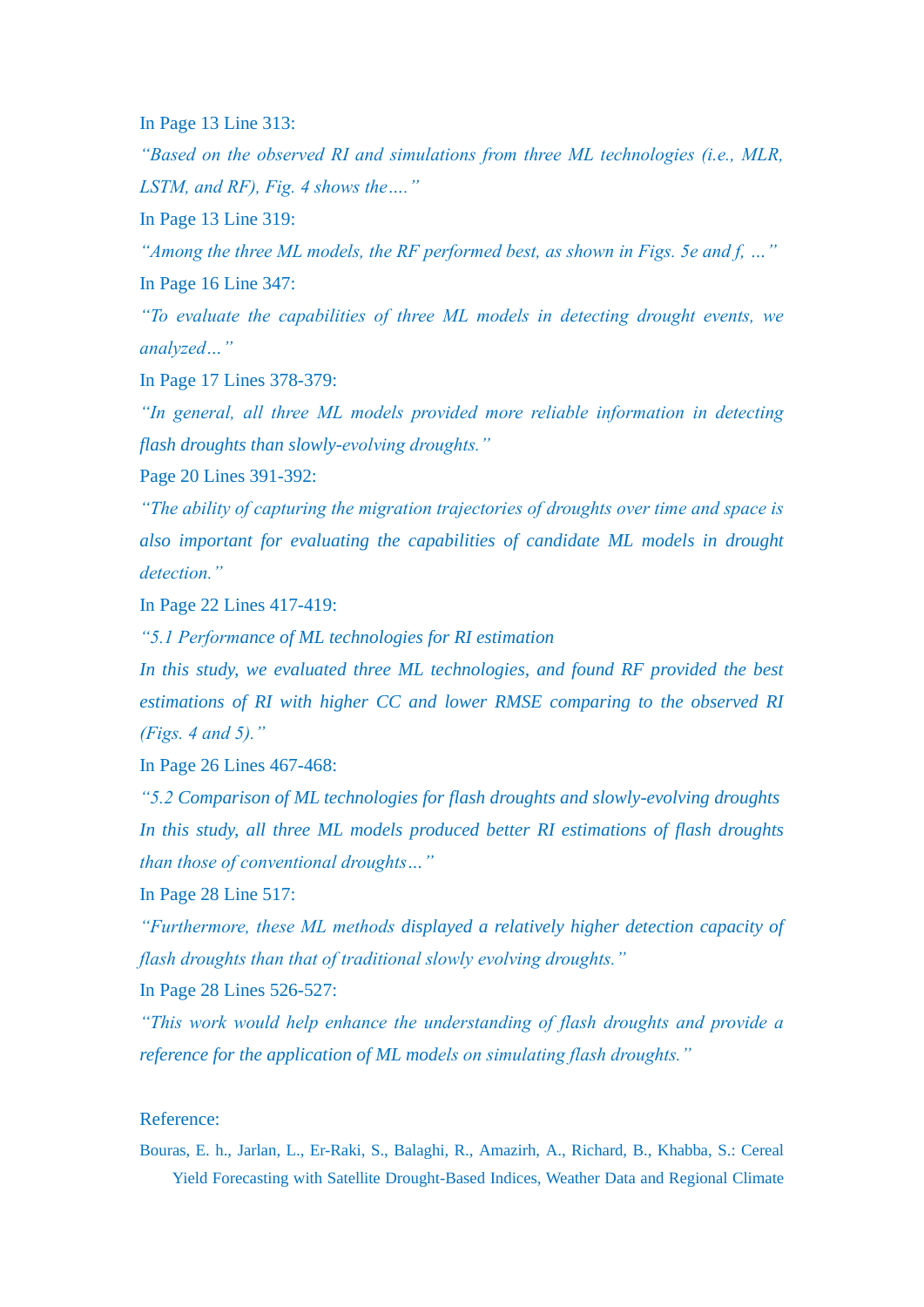Indices Using Machine Learning in Morocco, Remote Sens., 13, 3101, [https://doi.org/10.3390/rs13163101,](https://doi.org/10.3390/rs13163101) 2021.

- Liakos, K. G., Busato, P., Moshou1, D., Pearson, S., Bochtis, D.: Machine Learning in Agriculture: A Review, Sensors, 18, 2674, [http://doi.org/10.3390/s18082674,](http://doi.org/10.3390/s18082674) 2018.
- Schwalbert, R. A., Amado, T., Corassa, G., Pott, L. P., Prasad, P. V. V., Ciampitti, I. A.: Satellitebased soybean yield forecast: Integrating machine learning and weather data for improving crop yield prediction in southern Brazil, Agric. For. Meteorol., 284, 107886, [http://doi.org/10.1016/j.agrformet.2019.107886,](http://doi.org/10.1016/j.agrformet.2019.107886) 2020.

2. I appreciate the section of the manuscript that compares the predictability of flash drought to conventional drought. But in making this distinction the authors implicitly assume that flash and slow droughts, as distinguished using the RI threshold employed in this paper, are meaningful and relatively homogeneous types of drought with respect to the predictor variables. Are the flash droughts and slow droughts in the inventory relatively homogeneous and separable with respect to these predictors, when evaluated using standard clustering or homogeneity tests? And is there evidence of the greater spread in meteorological predictors for slow drought relative to flash drought, as the authors suggest when explaining poorer performance in predicting slow droughts as a function of meteorology?

### **Response:**

We thank the reviewer for their work and the positive comments. Yes. Flash droughts and slowly-evolving droughts are relatively homogenous and separable with respect to these predictors. In this study, we first identified drought events and calculated the decline rate of soil moisture. Our identification method followed the suggestion of Otkin et al. (2018) and was similar to the previous literature (Yuan et al., 2017; Ford et al., 2015) which focused on two key characteristics of flash drought, namely the intensification rate to reflect how fast the drying status proceeds, and the upper (40th) and lower (20th) limits of soil percentile to guarantee the event really falls into drought. Then, the RI of different drought events (including both flash droughts and traditional slowly-evolving droughts, and flash droughts can be distinguished from conventional droughts based on the RI threshold of "-6.5th percentile/week"), as well as relevant predictors, were employed as inputs to the ML models. Finally, the feasibilities of flash drought and slowly-evolving drought simulation were evaluated.

Traditional drought is influenced by a variety of predictors actively involved in the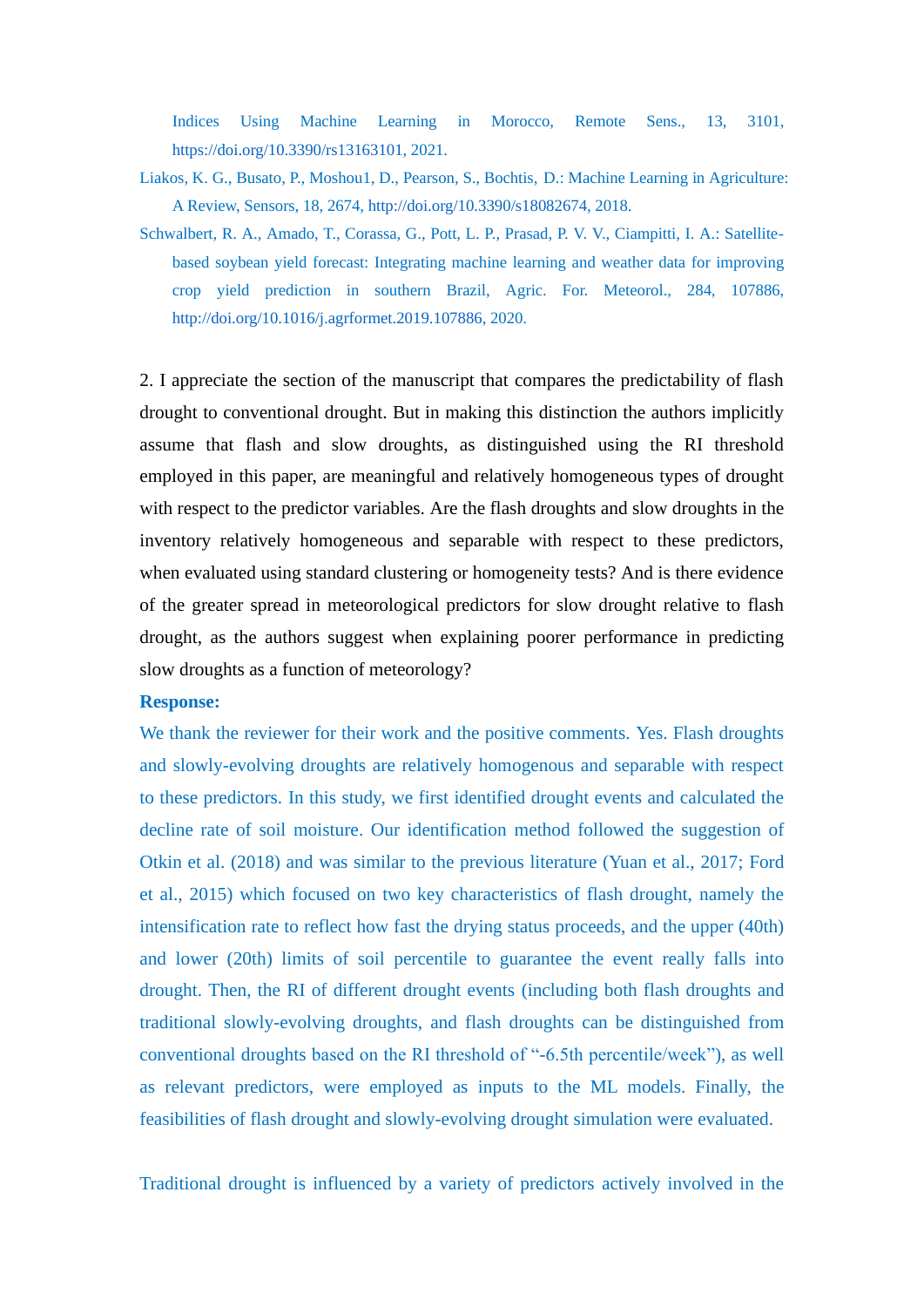physical processes of the atmosphere, ocean, and land (Hao et al., 2018), which bring great challenges for the prediction of drought. These predictors can be divided into three types: (1) The first type of predictors is the large-scale climate indices, for instance, Surface Sea Temperature (SST), Southern Oscillation Index (SOI), Pacific Decadal Oscillation (PDO), and North Atlantic Oscillation (NAO). The large-scale teleconnection factors have been shown to be an important driving force for the occurrence and development of drought in different areas of the world (Hoerling et al., 2003; Nicolai-Shaw et al., 2016; Trambauer et al., 2013). (2) The second type of predictors refer to the local climate variables (e.g., precipitation, temperature). For example, under the joint effects of precipitation deficit and high temperature, soil moisture may be declined and persistent moisture deficits may lead to agricultural drought (Otkin et al., 2018; Yuan et al., 2019). (3) The land initial conditions (e.g., the persistence of soil moisture) can also be used as predictors for the prediction of drought (Wu et al., 2021). Especially for flash droughts, relevant studies showed that they have a stronger meteorological driving demand than conventional droughts (Ford and Labosier, 2017; Liu et al., 2021). This suggests a close interaction between RI and these local meteorological conditions, and this may be one reason for the relatively high efficiencies of these meteorological variables for RI prediction. By contrast, the formation of traditional drought involves complicated atmosphere-land surface feedbacks at multiple scales, and it is difficult to efficiently capture the variation of RI for slowly-evolving drought from a meteorological perspective.

### References:

- Ford, T. W., Labosier, C. F.: Meteorological conditions associated with the onset of flash drought in the Eastern United States, Agric. For. Meteorol., 247, 414-423, https://doi.org/10.1016/j.agrformet.2017.08.031, 2017.
- Hao, Z., Singh, V. P., Xia, Y.: Seasonal drought prediction: Advances, challenges, and future prospects, Rev. Geophys., 56, 108–141, [https://doi.org/10.1002/2016RG000549,](https://doi.org/10.1002/2016RG000549) 2018.
- Liu, Y., Zhu, Y., Zhang, L., Zheng, L., Ren, L., Jia, Y.: Precedent meteorological driving forces of flash drought and their feasibility for flash drought simulation, Adv. Water Sci., 32(4): 497- 507, https://doi.org/10.14042/j.cnki.32.1309.2021.04.002, 2021.
- Nicolai-Shaw, N., Gudmundsson, L., Hirschi, M., Seneviratne, S. I.: Long-term predictability of soil moisture dynamics at the global scale: Persistence versus large-scale drivers, Geophys. Res. Lett., 43, 8554–8562, [https://doi.org/10.1002/2016GL069847,](https://doi.org/10.1002/2016GL069847) 2016.
- Otkin, J. A., Svoboda, M., Hunt, E. D., Ford, T. W., Anderson, M. C., Hain, C., Basara, J. B.: Flash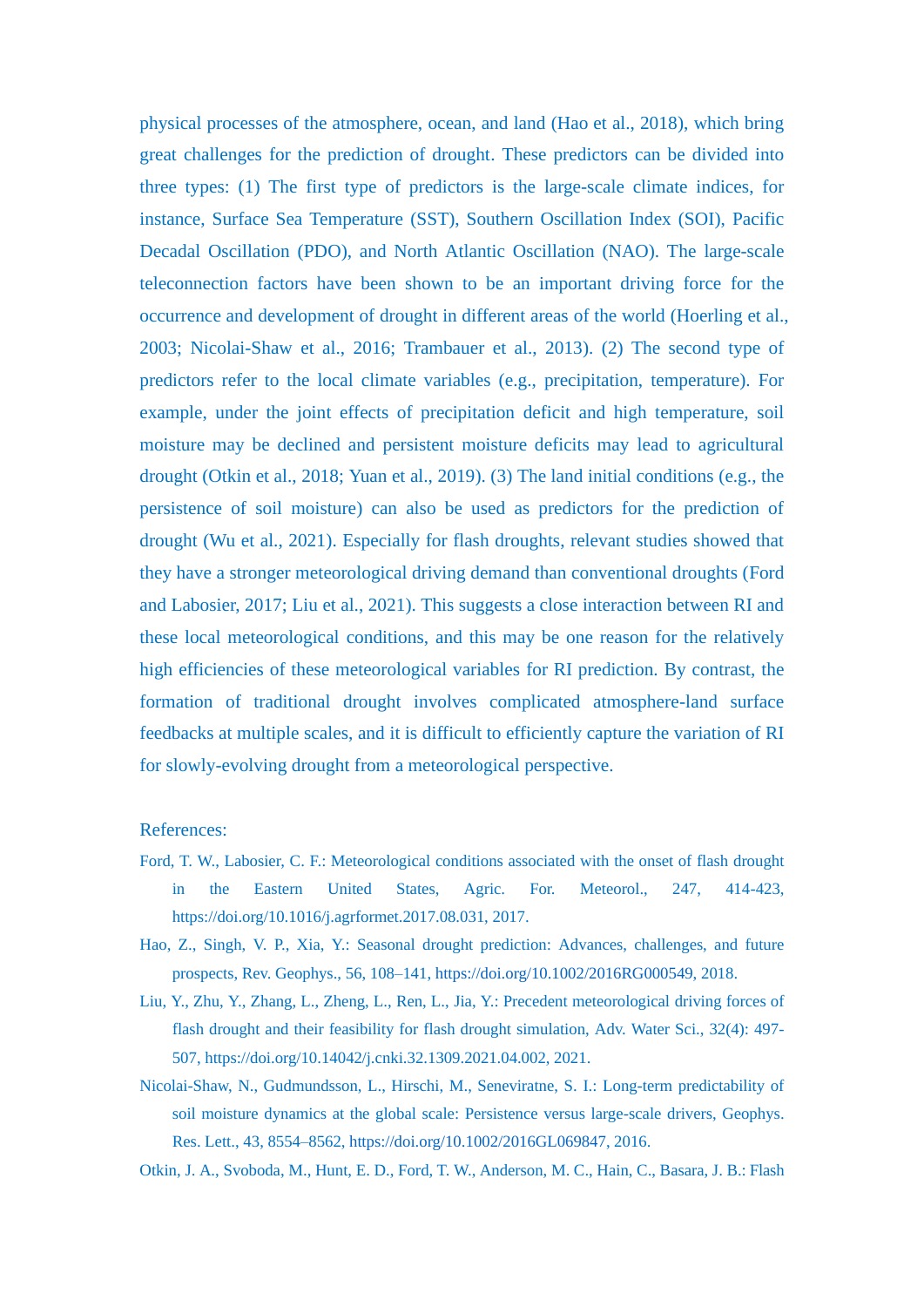Droughts: A Review and Assessment of the Challenges Imposed by Rapid-Onset Droughts in the United States, Bull. Am. Meteorol. Soc., 99(5), 911-919, [https://doi.org/10.1175/bams-d-](https://doi.org/10.1175/bams-d-17-0149.1)[17-0149.1,](https://doi.org/10.1175/bams-d-17-0149.1) 2018.

- Trambauer, P., Maskey, S., Winsemius, H., Werner, M., Uhlenbrook, S.: A review of continental scale hydrological models and their suitability for drought forecasting in (sub-Saharan) Africa, Phys. Chem. Earth., 66, 16–26, [https://doi.org/10.1016/j.pce.2013.07.003,](https://doi.org/10.1016/j.pce.2013.07.003) 2013.
- Wu, H., Su, X., Singh, V. P., Feng, K., Niu, J.: Agricultural drought prediction based on conditional distributions of vine copulas, Water Resour. Res., 57, e2021WR029562. [https://doi.org/10.1029/2021WR029562,](https://doi.org/10.1029/2021WR029562) 2021.
- Yuan, X., Wang, L. Y., Wood, E. F.: Anthropogenic intensification of southern African flash droughts as exemplified by the 2015/16 season, Bull. Am. Meteorol. Soc., 98, S86-S90, https://doi.org/10.1175/BAMS-D-17-0077.1, 2017.
- Yuan, X., Wang, L., Wu, P., Ji, P., Sheffield, J., Zhang, M.: Anthropogenic shift towards higher risk of flash drought over China, Nat. Commun. 10 (1), 1–8, [https://doi.org/10.1038/s41467-](https://doi.org/10.1038/s41467-019-12692-7) [019-12692-7,](https://doi.org/10.1038/s41467-019-12692-7) 2019.

# Other comments:

1. I have no issue with the authors using their own, new definition to define flash drought events in their inventory, but it would be useful to, at a minimum, see a discussion of how the choice of definition is expected to influence results. Ideally, a comparison of inventories generated using one or two other definitions would be included.

### **Response:**

Thanks for your constructive suggestion. For the definition of flash drought, Mo and Lettenmaier (2015, 2016) first proposed an identification method by combing several thresholds of hydrometeorological variables including soil moisture, precipitation, temperature, and evapotranspiration (hereafter denoted multiple thresholds method). On this basis, two types of flash drought were distinguished: the precipitation deficit flash drought (PDFD) and the heat wave flash drought (HWFD). The multiple threshold method provides some insights for understanding flash droughts from the aspect of their driving mechanism. Oktin et al. (2018) argued that the multiple threshold method may have intrinsic drawbacks and they stated that the approach of flash drought identification should account for two aspects, one refers to the rapid intensification, and the other is the actual moisture limitation condition (hereafter denoted soil moisture decline rate-based threshold method). Liu et al. (2020) evaluated the flash drought results derived from different identification methods and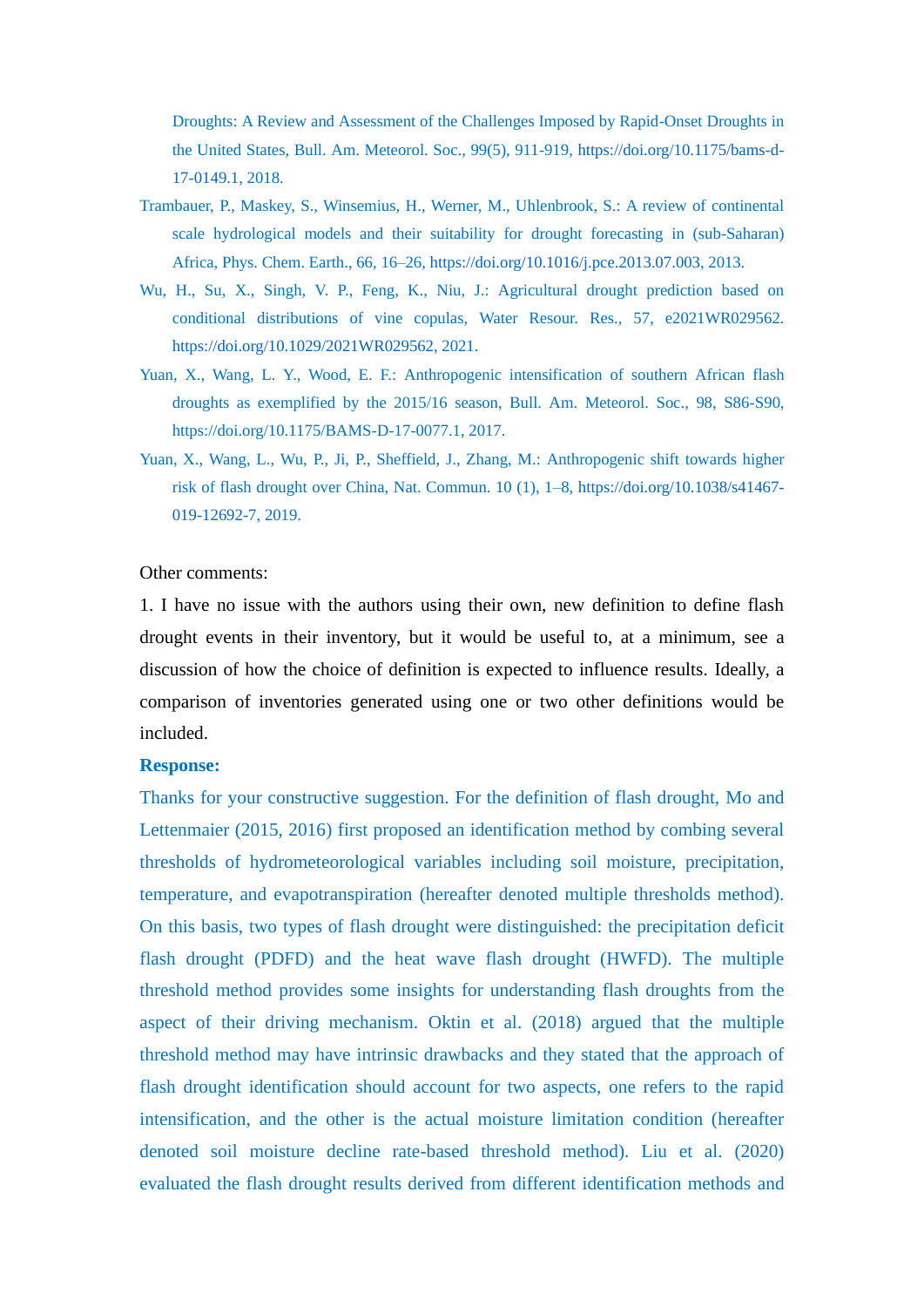found that the unreasonable thresholds associated with PDFD and HWFD limited their ability to capture the spatiotemporally continuous variation of drought. Mo et al. (2020) agreed that the multiple threshold method in some cases may lead to misjudgments of flash drought. In this study, we followed the suggestions of Otkin et al. (2018): (1) soil moisture percentile needs to be below the 20th percentile, which can guarantee the drought status to reach the actual moisture limitation condition; (2) the average RI exceeded a predetermined threshold (absolute value of the RI threshold is 6.5th percentile per week), which can reflect the feature of rapid intensification of drought. The soil moisture decline rate-based method is the main identification measurement for flash drought in recent years. And this threshold criterion is similar to studies conducted by Ford et al. (2015) which defined the decline of soil moisture percentile from 40th to 20th within 4 pentads as a flash drought event. The comparisons between our method and the multiple threshold method had been conducted in the previous study (Liu et al., 2020), along with the sensitivities of RI threshold on the identification results of flash droughts. We carefully considered your suggestions. In the revised manuscript, we will discuss the influences of different definitions on simulation results in the discussion section.

#### References:

- Ford, T. W., McRoberts, D. B., Quiring, S. M., Hall, R. E.: On the utility of in situ soil moisture observations for flash drought early warning in Oklahoma, USA, Geophys. Res. Lett., 42:9790–9798, https://doi.org/10.1002/2015GL066600, 2015.
- Liu, Y., Zhu, Y., Ren, L., Otkin, J., Jiang S.: Two Different Methods for Flash Drought Identification: Comparison of Their Strengths and Limitations, J. Hydrometeorol., 21: 691- 704, https://doi.org/10.1175/JHM-D-19-0088.1, 2020.
- Mo, K. C., Lettenmaier, D. P.: Heat wave flash droughts in decline, Geophys. Res. Lett., 42(8), 2823-2829, https://doi.org/10.1002/2015GL064018, 2015.
- Mo, K. C., Lettenmaier, D, P.: Precipitation deficit flash droughts over the United States, J. Hydrometeorol., 17(4): 1169-1184, https://doi.org/10.1175/JHM-D-15-0158.1, 2016.
- Mo, K. C., Lettenmaier, D, P.: Prediction of Flash Droughts over the United States, J. Hydrometeorol., 21: 1793-1810, https://doi.org/10.1175/JHM-D-19-0221.1, 2020.
- Otkin, J. A., Svoboda, M., Hunt, E. D., Ford, T. W., Anderson, M. C., Hain, C., Basara, J. B.: Flash Droughts: A review and assessment of the challenges imposed by rapid onset droughts in the United States, Bull. Am. Meteorol. Soc., 99(5), 911-919, https://doi.org/10.1175/BAMS-D-17-0149.1, 2018.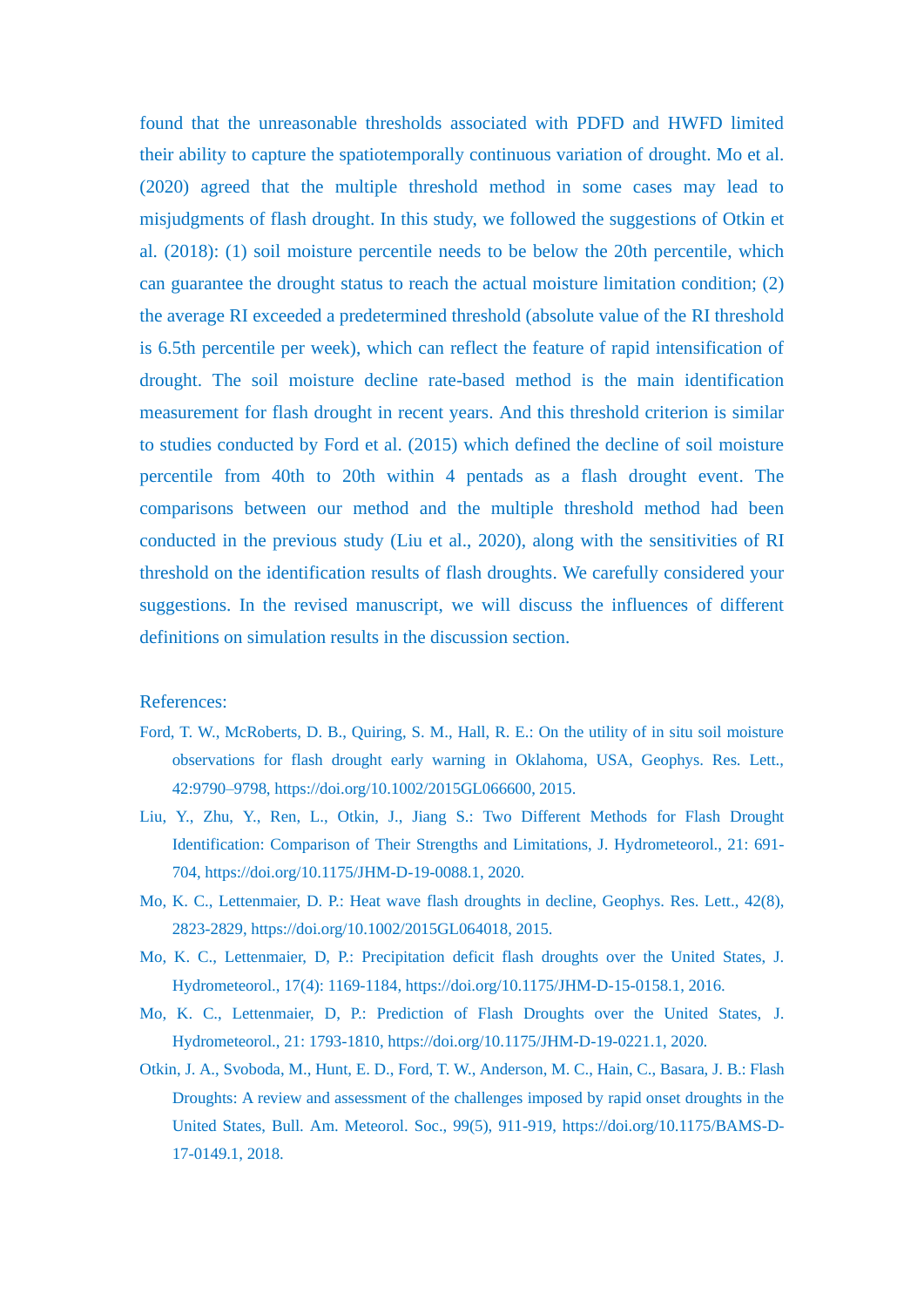2. The authors use a combination of ERA5 and meteorological station data. Can they show or cite a study that shows how consistent ERA5 is with meteorological station data in China?

## **Response:**

Thanks for the reviewer's comment. In our study, we applied ERA-interim soil moisture data and anomalies of multiple meteorological elements as the input to machine learning models for analyzing the feasibilities of flash droughts simulation over China. For the ERA-interim dataset, many efforts have been conducted to assess its quality based on limited in-situ observations. For example, Ling et al. (2021) compared satellite-based and reanalysis soil moisture products (i.e., the European Space Agency's Climate Change Initiative (ESA CCI), ERA-interim, National Centers for Environmental Prediction (NCEP), the 20th Century Reanalysis Project from National Oceanic and Atmospheric Administration (NOAA), and ERA5) using ground observations in China during 1981-2013. Compared to other soil moisture datasets, ERA-interim and ERA5 products can better show the decreasing trend from the southeast to northwest, and they are able to reproduce the variabilities tendency of time series compared to that of in-situ observations. Meanwhile, ERA-interim precipitation and temperature data showed better consistencies with the interpolated ground station (STA) data in eastern China than in western China during 1980-2012 (Liu et al., 2018). At the regional and seasonal scales, ERA-interim temperature and precipitation both present a good agreement with STA temperature, and the former is better than the latter. Therefore, ERA-Interim is generally consistent with the in-situ observation and can be used to combine ground observations to simulate flash droughts. We have added some descriptions in the revised manuscript in Page 5 Lines 142-145 include the following sentences:

*"For the reliability of the ERA-interim soil moisture dataset in China, it can well present the decreasing trend from the southeast to the northwest and reproduce the variability tendency of the time series of soil moisture compared to the in-situ soil moisture observations (Ling et al., 2021). Thus, ERA-Interim SM can be used to identify drought events and combined with meteorological station data to simulate flash droughts in this study."*

### References:

Ling, X., Huang, Y., Guo, W., Wang, Y., Chen, C., Qiu, B., Ge, J., Qin, K., Xue, Y., Peng, J.: